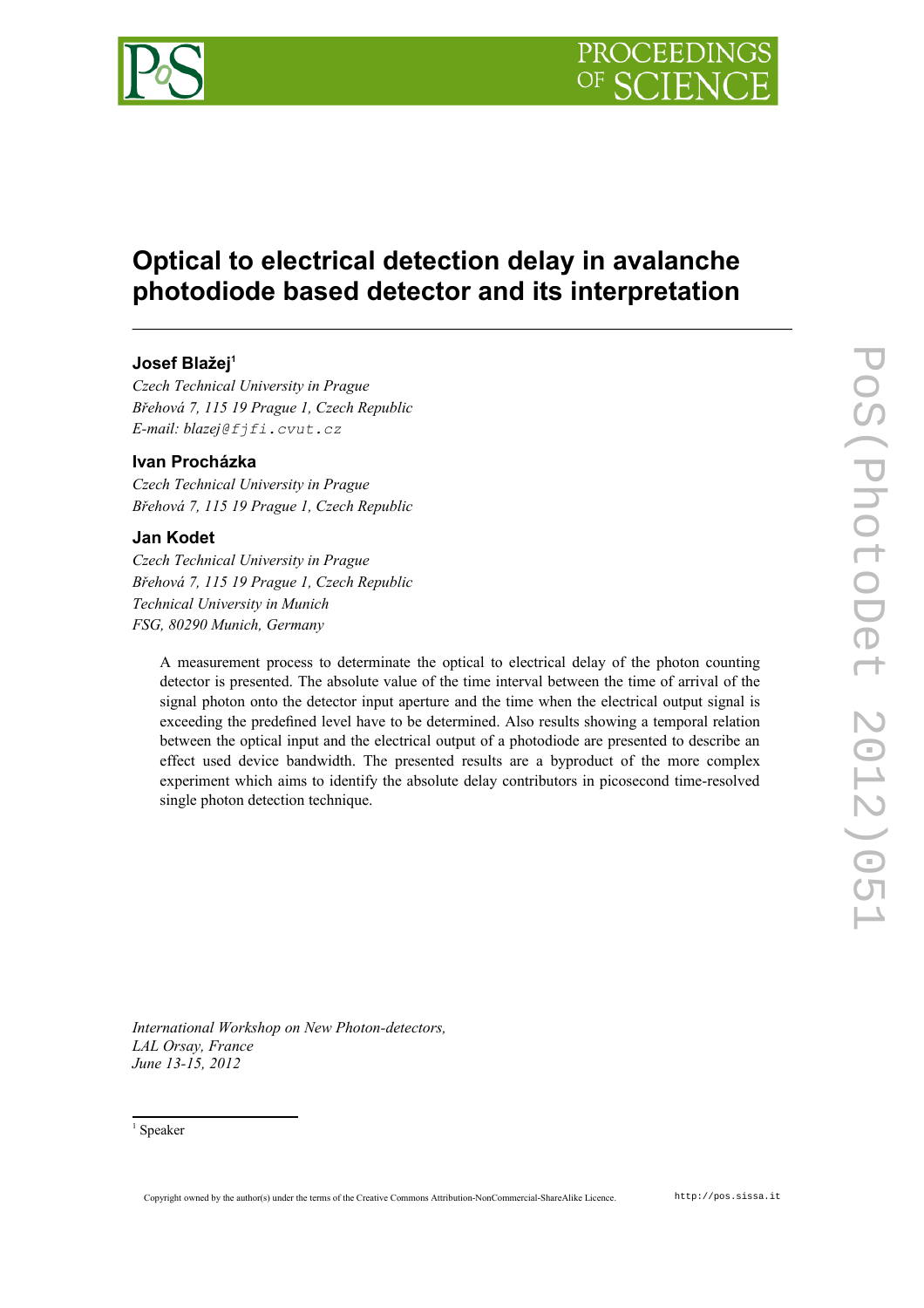### **1. Introduction**

The laser time transfer link is under construction for the European Space Agency for its application in the experiment Atomic Clock Ensemble in Space (ACES). The device is expected to be launched towards the International Space Station in 2015. The objective of this laser time transfer is the synchronization of the ground based clocks and the clock on board the space station with precision of a few picoseconds and the accuracy of 50 picoseconds [1, 2]. The project is a spin-off of the existing projects of laser ranging to artificial Earth satellites (SLR) [3]. The on-board hardware consists of a comer cube retro-reflector (CCR), a co-located optical receiver based on a single-photon avalanche diode (SPAD) and an event timing device connected to the local time scale. The ultra short laser pulses fired towards the satellite by a ground laser ranging station will be time tagged with respect to the ground time scale. They will be detected in space and time-tagged in the local time scale. At the same time, the CCR will redirect the laser pulse towards the ground station providing precise ranging information and hence providing the information about the ground-to-space signal propagation delay. This procedure will provide, among others, the time transfer ground to space with precision and accuracy outperforming the microwave techniques.

The photon counting detection modules designed in our labs have been used for laser time transfer ground-to-space in previous years [4]. However, for the prepared ACES mission the requirements put on the detector performance [2] are significantly higher from the point of view of time resolution and detection delay stability. And in addition, the analysis of individual delay contributors has been required [5]. One of them is the contribution of SPAD.

#### **2. Experimental setup**

#### **2.1 Complete ELT delay measurement**

The optical to electrical delay of the entire ELT photon counting device consists of roughly contributors as described in figure 1.

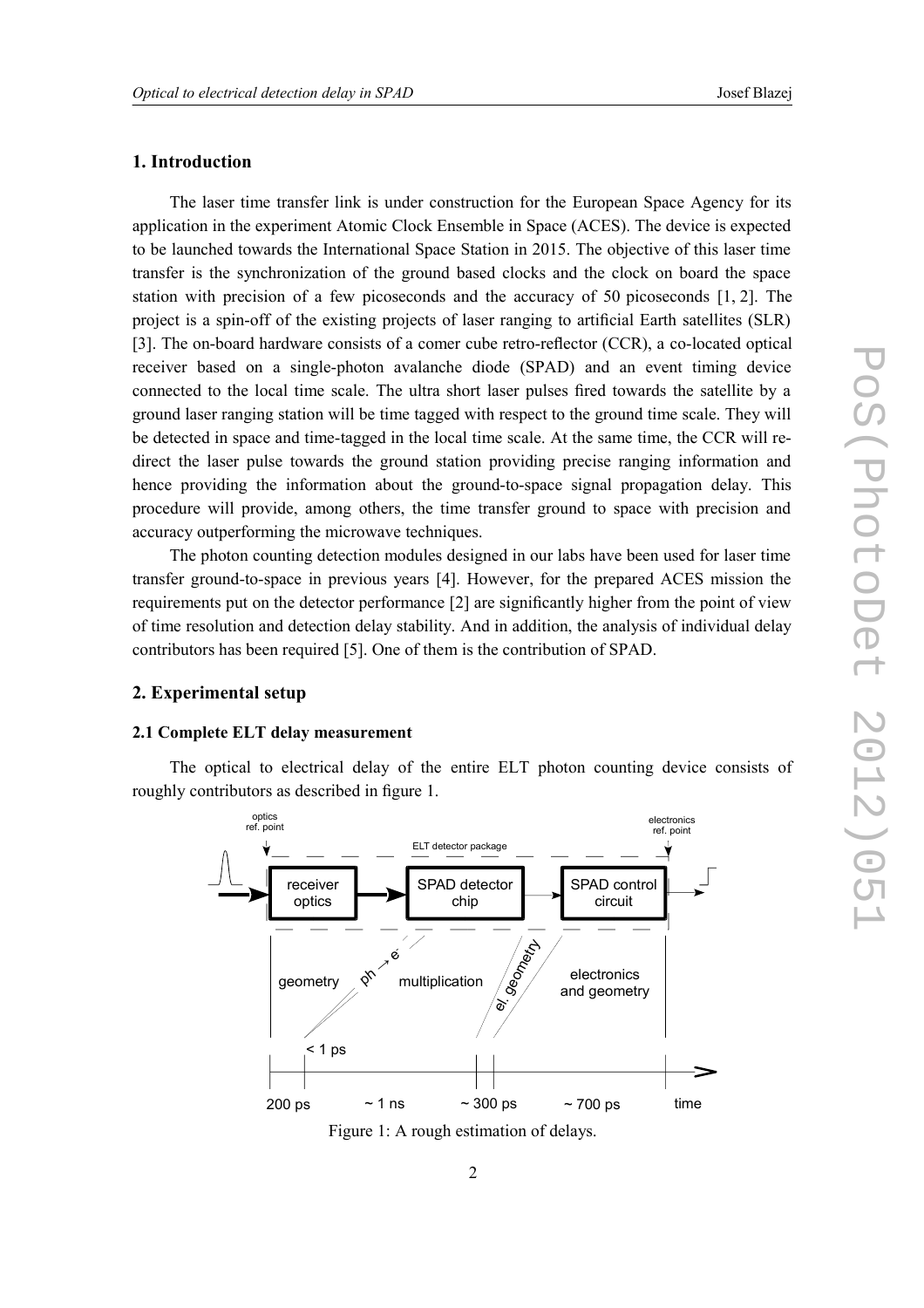The following optical scheme was used to measure the photon counting delay: as the photon counting is a quantum mechanics process, the event of arrival of the photon of interest on

the detector input may be determined only indirectly, see figure 2. The ultrashort laser pulse was collimated and split by an optical beam splitter. One part of the optical signal consisting of many photons was directed to a fast photodiode PD. The second part of the optical signal was attenuated down to the signal level of single photon and was directed to the photon counting detector under test. The optical attenuation was adjusted to the level when only about 5 % of laser



Figure 2: Scheme of the experiment.

pulses caused photon counting detector response. This setting assured the single photon signals on the photon counting detector input. The optical lengths of the two beam paths were adjusted to be equal within a fraction of a millimeter. This way the time of arrival of the photon onto the photon counting detector is determined by means of the fast photodiode. The fast photodiode is operated in a linear detection mode with a gain equal to unity.

The resulting optical to electrical detection delay of the photon counting detector can be computed as follows:

$$
T_{spad} = (DT_{spad} - DT_{pd}) + T_{pd} - T_{las} + T_{cor}
$$
\n
$$
\tag{1}
$$

| where                       |                                                                          |
|-----------------------------|--------------------------------------------------------------------------|
| $T_{spad}$                  | is optical to electrical delay of the photon counting detector           |
| $DT_{spad}$                 | is the relative delay of the photon counting detector                    |
| $DT_{pd}$                   | is the relative delay of the fast photodiode                             |
| $T_{\scriptscriptstyle pd}$ | is the optical to electrical delay of the fast photodiode                |
| $T_{las}$                   | is the time correction related to the laser pulse width                  |
| $T_{cor}$                   | is the time correction related to the detection chain bandwidth/risetime |
|                             |                                                                          |

The values of  $DT_{\text{spad}}$  and  $DT_{\text{pd}}$  are measured directly in the experimental setup described below.

The optical to electrical delay of the fast photodiode  $T_{pd}$  is significantly smaller and may be determined with higher accuracy in comparison to that one of the photon counting detector. The optical propagation delay of the fast response semiconducting photodiode  $T_{pd}$  is composed of the following contributors: optical propagation delay, photon to carrier conversion, signal propagation within a semiconductor and an electrical propagation delay within a package.

The time correction related to the laser pulse width Tlas is expressing the fact that the fast photodiode and its output signal is sensed on its risetime, in fact at half maximum of a pulse leading edge. However, the response of the photon counting receiver in evaluated as an average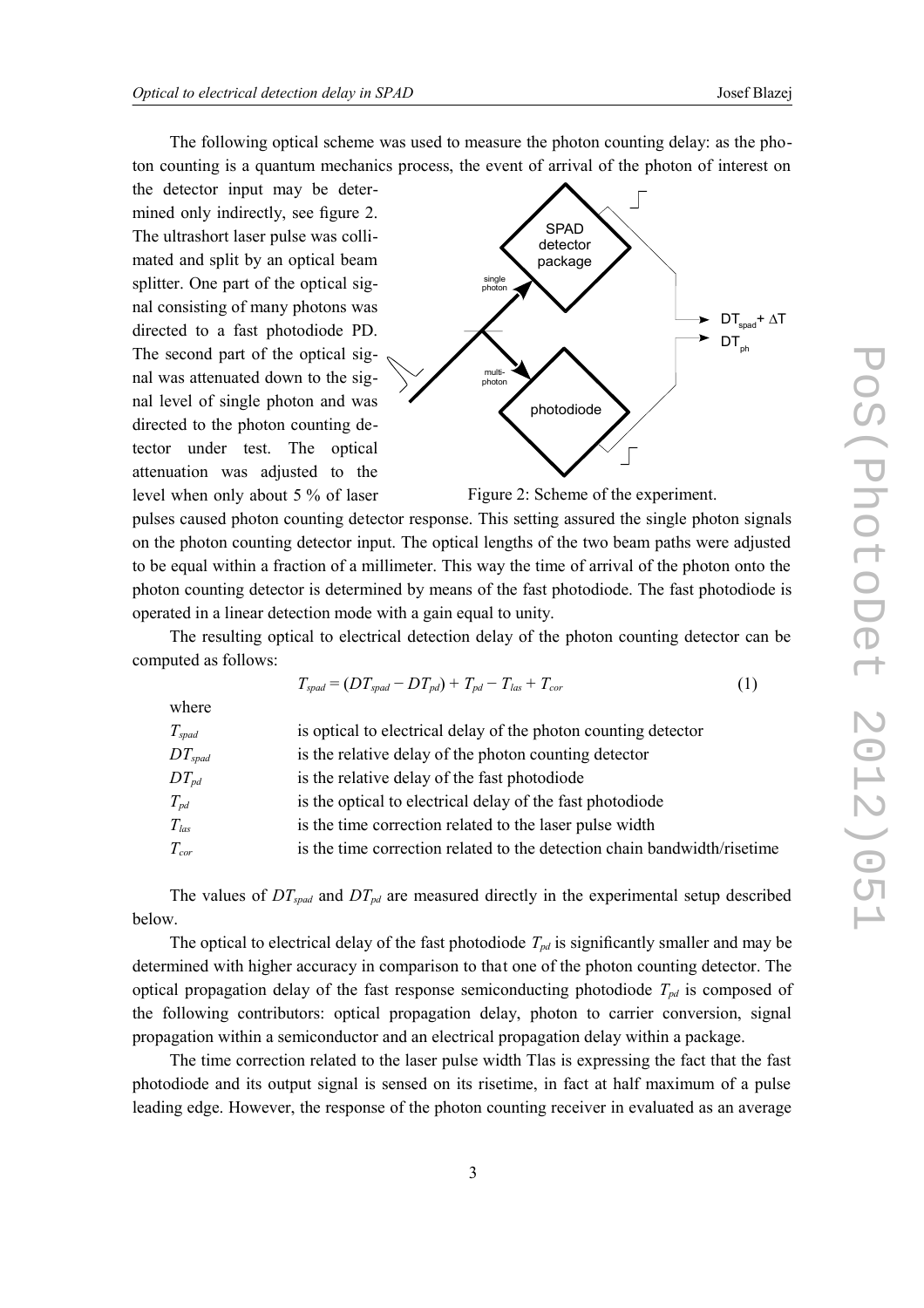and is related to the center of the pulse. Considering the laser pulse shape close to the Gaussian one, this correction has a value equal to [6]

$$
T_{las} = 0.5 \text{ FWHM} \tag{2}
$$

Where FWHM is a laser pulse full width at a half maximum. The time correction parameter *Tcor* expresses the fact of limited bandwidth of the recording channel consisting of the fast photodiode and the recording instrument itself. Its value has been determined experimentally as described below.

#### **2.2 SPAD delay in particular**

The electrical output signals of the fast photodiode and the photon counter were recorded on a Digitizing Oscilloscope Tektronix DPO7254. It provides up to 40 Gs/s and an analogue bandwidth of 2.5 GHz. The oscilloscope was triggered by the electrical trigger signal provided by the laser source. The digitizing oscilloscope was used for both signal processing and time interval measurements. For time interval measurements the custom designed data processing software package was developed. The overall system timing resolution of the measurements chain consisting of the laser source, fast photodiode and the oscilloscope with the data processing was 25 ps. The timing stability was better than 20 ps/hour, this value was limited mostly by the stability of the laser sources. Two different laser sources have been used, the Hamamatsu Picosecond Light Pulser C4725. It provided pulses 42 ps long at the wavelength of 778 nm and the second harmonic output of the diode pumped delivering 8 ps long pulses at the wavelength of 532 nm [7].

For detection delay measurement the series of signal readings of the fast photodiode *DTpd* and the photon counting detector *DTspad* were recorded consecutively. Equal signal cable and equal oscilloscope settings were used for these series. Just the oscilloscope vertical sensitivity

was changed between 10 mV per division for photodiode and 100 mV per division for photon counter signal readings. An independent test was used to verify that changing the oscilloscope vertical sensitivity setting does not affect the recorded signal delay.

The oscilloscope custom software evaluates the delay of the recorded pulse versus pre-defined trigger level. Additionally it enables identifying the valid photon responses within the background optical noise pulses.



#### **3. Results**

The optical to electrical delay  $T_{pd}$  of the fast photodiode PD package was estimated mostly on the basis of its mechanical design. Considering the photodiode package dimensions, internal electrical signal path length and the dielectric used, the signal propagation delay of 160 ps was